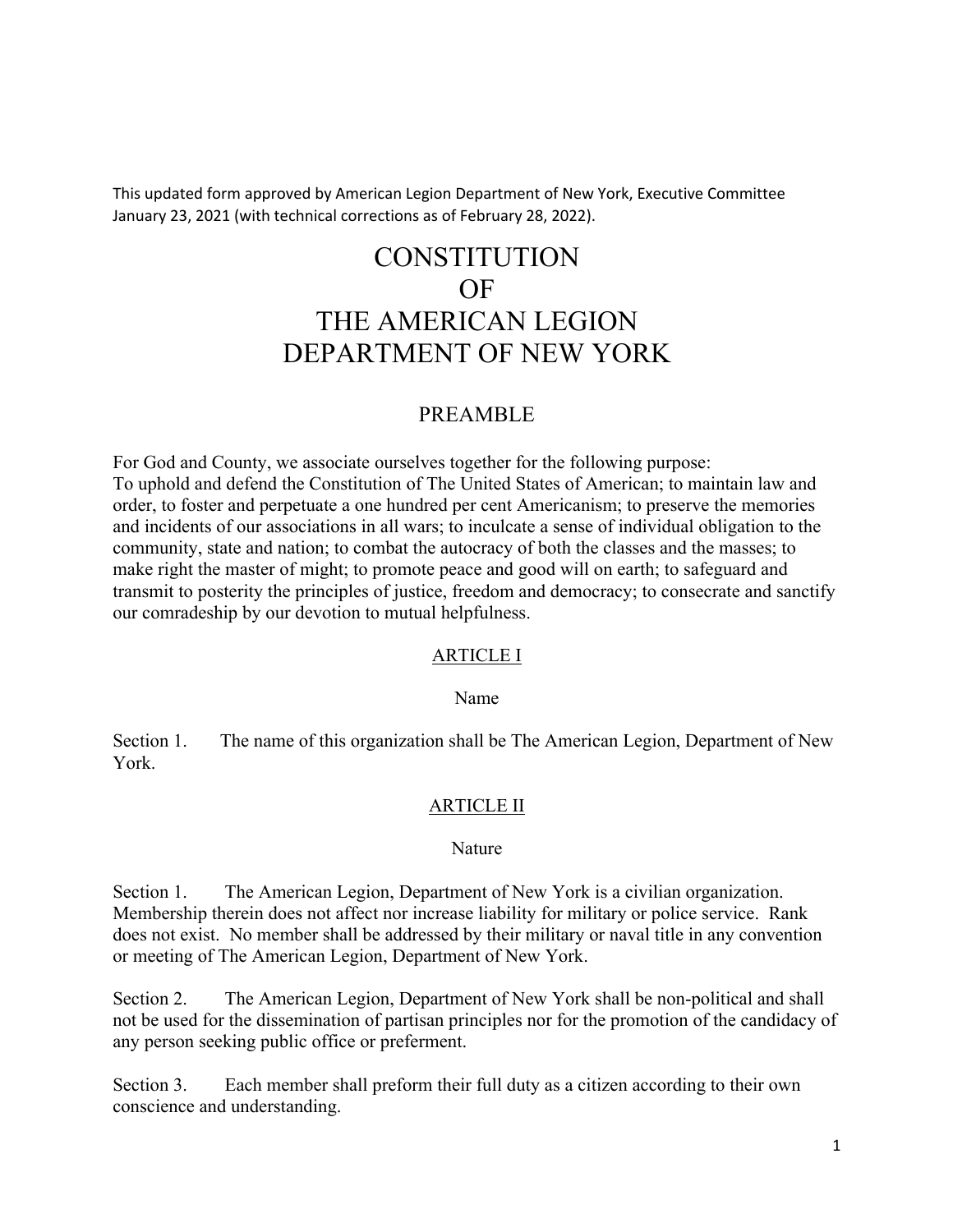## ARTICLE III

#### Eligibility

Section 1. An individual is eligible for membership in The American Legion only if the individual – (1) has served in the Armed Forces of (A) the United States at any time during – (i) the period of April 6, 1917, through November 11, 1918; or (ii) any time after December 7, 1941; or (B) a government associated with The United States Government during a period or time referred to in subsection (A) of this section and was a citizen of The United States when the individual entered that service; and (2) was honorably discharged or separated from that service or continues to serve honorably during or after that period or time; provided, however, that such service shall have been terminated by honorable discharge or honorable separation, or continued honorably during or after any of said periods; provided, further, that no person shall be entitled to membership who, being in such service during any of said periods, refused on conscientious, political or other grounds to subject themselves to military discipline or unqualified service.

Section 2. There shall be no form or class of membership except an active membership. National and Department dues shall be paid annually or for life.

Section 3. No person may be a member at any one time of more than one post.

Section 4. No person, who has been expelled from The American Legion by a Post, and such expulsion reported by the Department to the National Headquarters within thirty (30) days shall be admitted to membership in another Post without the consent of the expelling Post except that where such consent has been asked for and denied by such Post, each person may then appeal to the Department Executive Committee for permission to be admitted to membership in another Post and shall be ineligible for membership until such permission is granted.

## ARTICLE IV

## Department Convention

Section 1. The time and place of the Annual Convention shall be determined by the Department Executive Committee, which shall have the authority to change such time and place for sufficient reasons to it appearing.

Section 2. The Annual Convention shall be composed of delegates and alternates from each County. Each County shall be entitled to four delegates and four alternates and to one additional delegate and one additional alternate for each two hundred and fifty memberships or the major fraction thereof paid up thirty days prior to the date of the Department Convention. Each County shall be entitled to a total vote equal to the granted under the Department Constitution and By-Laws regardless of the number of delegates present provided a majority of the delegates to which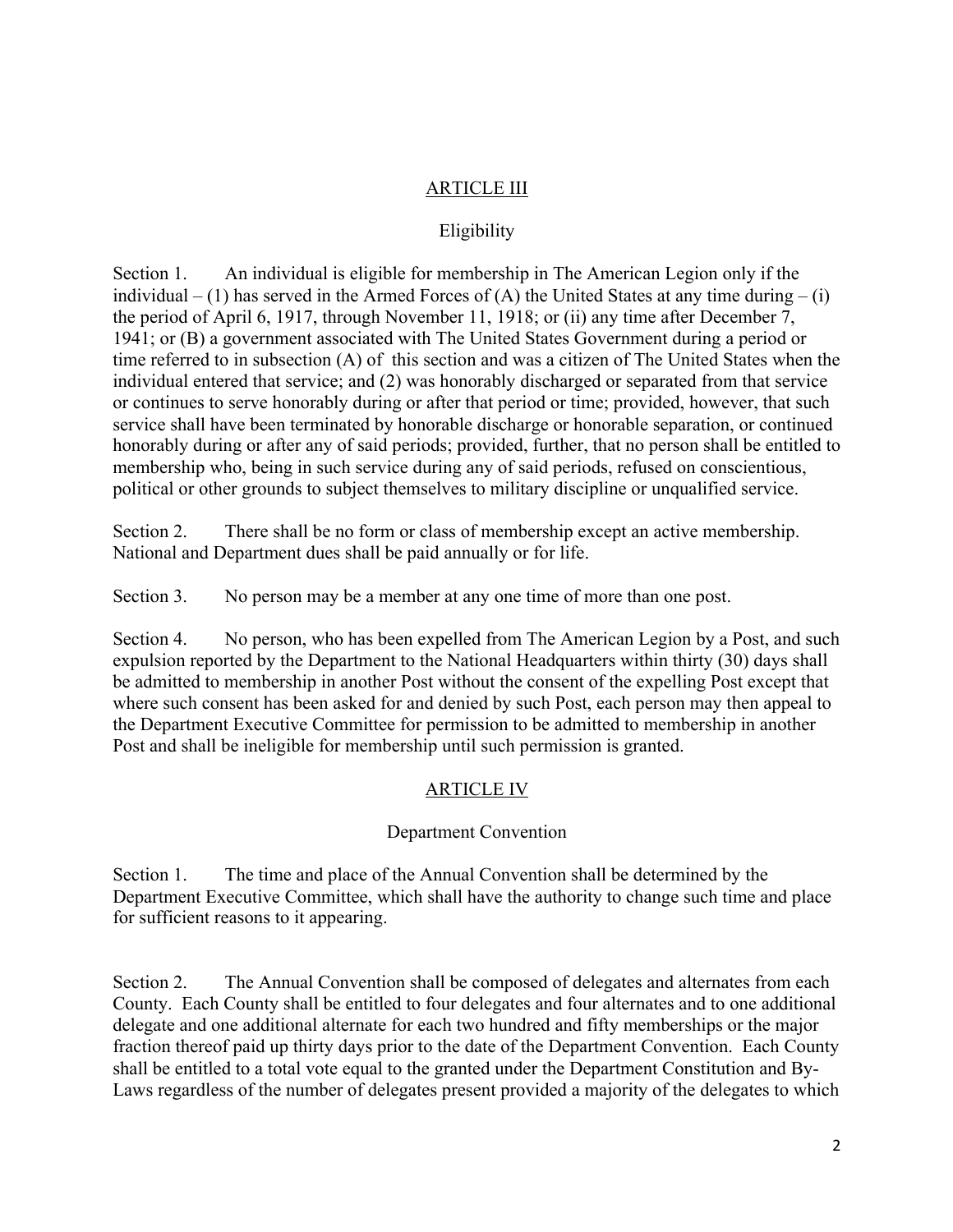the County is entitled be present. Each County shall be entitled to its authorized delegate and alternate Convention representation and voting strength provided the County Organization has paid in advance of such Convention the registration fees as fixed by the Department Executive Committee for all of its delegates and such of its alternates as it may desire to register.

Section 3. The delegates to the Department Convention and the alternates shall be chosen by each County at a County Convention held at least 15 days prior to the Department Convention. Each County Committee shall provide the method of election of the delegates and alternates from its County in such manner that each Post in the County has a proportionate voice in their election such proportion to be on the same basis as that of the Post representation on the County **Committee** 

Section 4. All Past Department Commanders while in good standing in their respective Posts in this Department shall be life delegates to all Department Conventions with vote to be exercised by them with their respective Counties.

Section 5. A quorum shall exist at a Department Convention when there are present thirtytwo (32) or more Counties partially or wholly represented.

## ARTICLE V

## Department Officers

Section 1. The Department Convention shall elect a Department Commander, five Department Vice Commanders who serve without seniority, and a Department Treasurer.

Section 2. No person shall be eligible for re-election for the office of Department Commander.

Section 3. All elective officers shall serve until the adjournment of the succeeding Department Convention following their election and thereafter until their successors are chosen.

Section 4. The Department Executive Committee at its first meeting following the Department Convention, upon the nomination of the Department Commander, shall appoint, the Department Adjutant, Department Judge Advocate, Department Chaplin and the Department Historian, such officers to hold office at the pleasure of the appointing power.

Section 5. Vacancies in any Department offices shall be filled by the Department Executive Committee for the unexpired terms provided, however, that in filling a vacancy in the office of the Commander the appointment shall be made from among the five Vice Commanders.

Section 6. All Department officers having custody of funds shall give adequate bonds which shall be approved by the Department Executive Committee.

Section 7. The Department Adjutant, Treasurer, the Chair of the Finance Committee and such other officers and/or Department employees having custody of funds as determined by the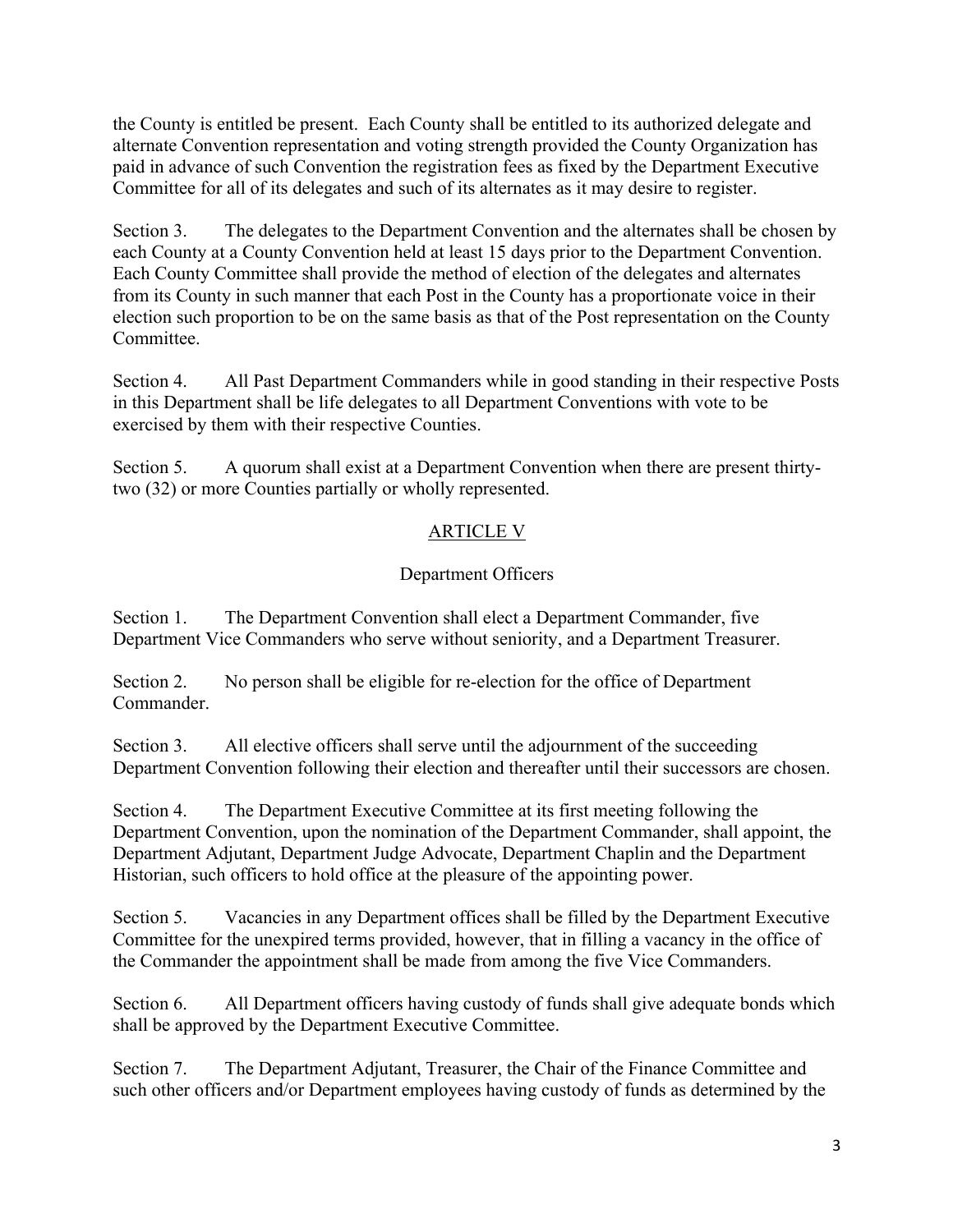Department Executive Committee shall be bonded each year in an amount determined by the Department Finance Committee and approved by the Department Executive Committee in accordance with Article VI, Section 1, of The National By-Laws. The expense of such bonds shall be paid by the Department of New York.

#### ARTICLE VI

#### Department Executive Committee

Section 1. Between the Department Conventions, the administrative power of the Department shall be vested in the Department Executive Committee, which shall be composed of the Department Commander, five (5) Department Vice Commanders, the Department Treasurer, the National Executive Committee member and a District Commander from each of the first ten Judicial Districts as established by the Constitution of the State of New York described in Article VII hereof. The Department Executive Committee shall provide for the employment of such subordinate officers and employees as may be needed for the administration of the affairs of the Department and prescribe their duties and emoluments.

Section 2. The Department Adjutant, Department Judge Advocate, Department Historian, Department Chaplin and one District Vice Commander so elected from each of the said Judicial Districts shall be members of the Department Executive Committee without vote. All Past Department Commanders while in good standing in their respective Posts in the Department of New York shall be members for life of the Department Executive Committee without vote.

#### ARTICLE VII

#### District Organization

Section 1. There shall be a District Organization in each Judicial District Established by the Constitution of the State of New York except the  $10<sup>th</sup>$  and  $11<sup>th</sup>$  Judicial Districts, which Judicial Districts shall comprise one District and each District Organization shall consist of a District Commander, District Vice Commander, District Adjutant and such other officers and Committees as may be appointed by the District Commander or prescribed by the Department Constitution and By-Laws, the District Constitution and By-Laws, or Department Executive Committee. The Eleventh and Twelfth Judicial Districts and all Judicial Districts hereafter created shall be part of a District consisting of all Counties making up the original Judicial District out of which they were created.

Section 2. The delegates from each District to the Department Convention shall annually elect a District Commander and a District Vice Commander who shall hold office for a term of one year and until their successors are elevated and qualify, provided, however, that no person shall be elected to the office of District Commander who is a member of a Post of the same County Organization as their immediate predecessor. The retiring District Commander shall be Chair of the delegates to the Department Convention from their District and immediately at the close of the Convention the newly elected District Commander shall become a member of the Department Executive Committee to succeed the retiring District Commander. In case of the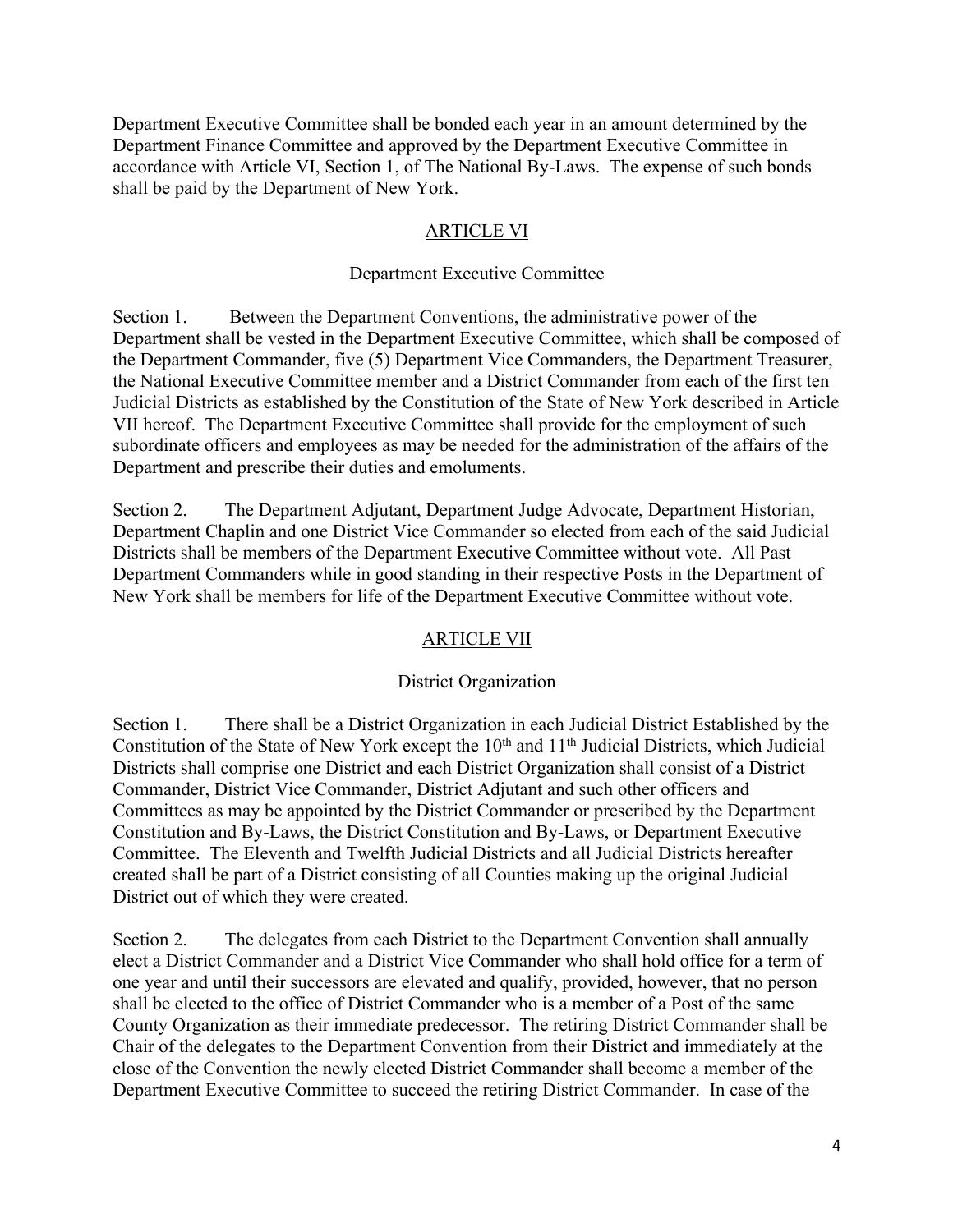death, disability or resignation of the District Commander the District Vice Commander shall take their place as a member of the Department Executive Committee and shall assume their duties in all capacities, except that in case of the disability of the District Commander the District Vice Commander shall take their place only until such disability ceases.

Section 3. Each District Organization may have a District Constitution and By-Laws, which, together with any subsequent amendment thereto, must be approved by the delegates to the Department from said District, and also be approved by the Department Executive Committee before becoming effective.

Section 4. The Department Executive Committee may at any time prescribe such further provisions as it deems advisable to all District Constitution and By-Laws provided that they not be inconsistent with the Department Constitution and By-Laws. The District Organization shall thereupon forthwith adopt the additional provisions so prescribed.

# ARTICLE VIII

## County Committee

Section 1. There shall be a County Committee in each County which shall consist of one member from each Post in said County and at least one additional member for each additional one hundred members or major fraction thereof.

Section 2. Each County Committee shall elect at a County Convention held at least 15 days prior to the Department Convention, a Commander, one or more Vice Commanders, a Treasurer, and Executive Committee of as many members as may be deemed desirable and elect or appoint an Adjutant.

Section 3. The method of election of all such officers shall be such that each Post in the County has a proportionate voice in their election, such proposition to be on the same basis as that of the Post representation on the County Committee.

Section 4. Each County Committee shall have a County Constitution and By-Laws, which together with any subsequent amendments thereto, shall be approved by the Department Executive Committee before coming effective.

Section 5. The Department Executive Committee may at any time prescribe such further provisions as it deems advisable to any County Constitution and By-Laws. The County Committee shall thereupon forthwith adopt the additional provisions so prescribed.

Section 6. All Posts situated in the Territory of the former Department of Canada and now situated in the Department of New York shall constitute a County Organization, known as the County of Canada. The County of Canada shall be a county for all purposes with respect to this Constitution and By-Laws adopted thereto.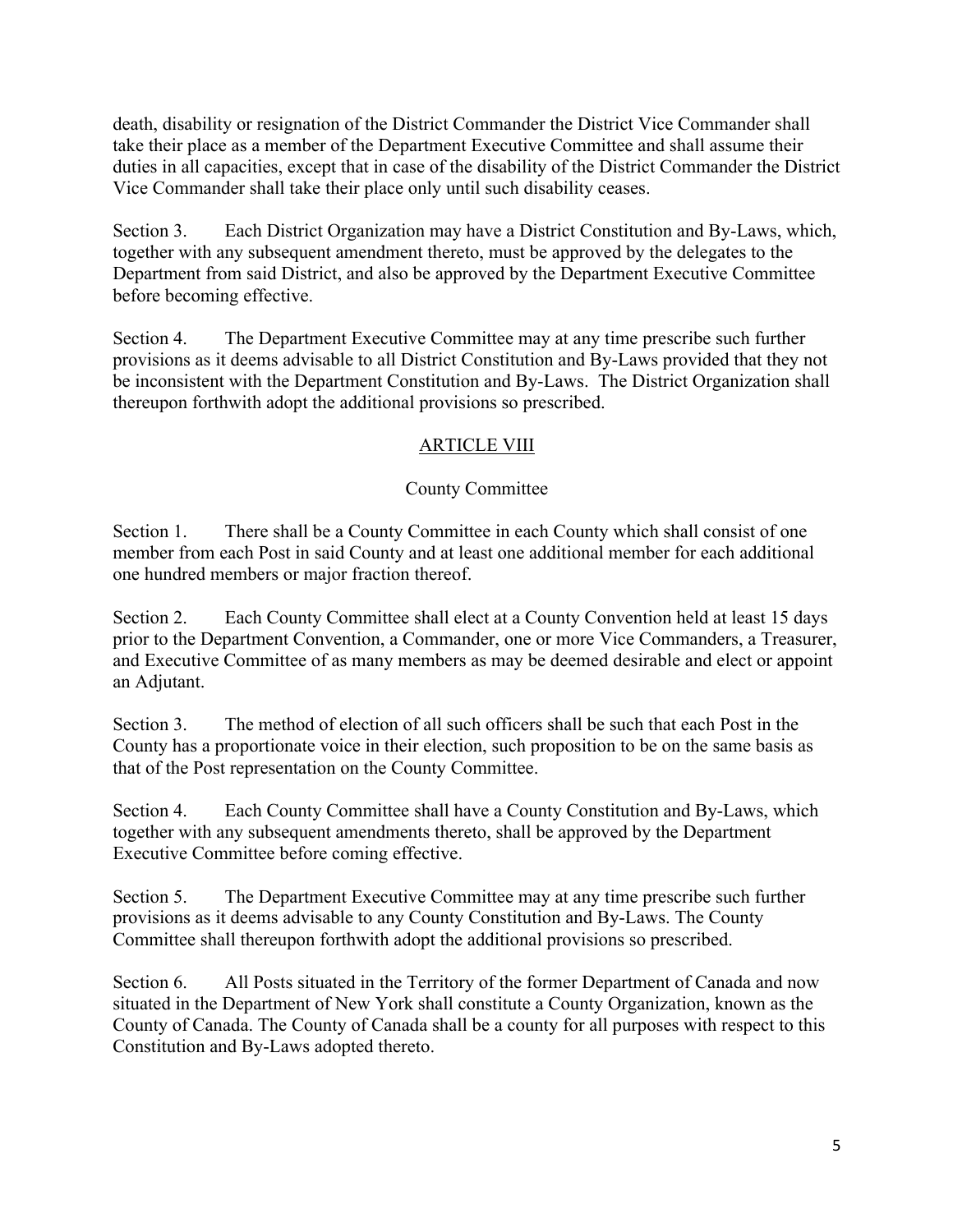## ARTICLE IX

## Local Unit

Section 1. The local unit shall be termed the Post, which shall have a minimum membership of fifteen.

Section 2. Those who desire to form a Post shall submit to the County Committee of the County in which they intend to make their headquarters an application for a Charter properly executed by the proposed Charter members. If approved by the County Committee such application shall be forwarded to the Department Executive Committee. Upon further approval of said application by the Department Executive Committee the Charter will be issued by the National Adjutant and shall be countersigned by the Department Commander and the Department Adjutant.

Section 3. Each Post shall have a Post Constitution and By-Laws, which, together with any subsequent amendments thereto, shall be approved by the Department Executive Committee before taking effect.

Section 4. The Department Executive Committee may at any time prescribe such further provisions as it deems advisable to any Post Constitution and By-Laws. The Post shall thereupon forthwith adopt the additional provision so prescribed.

Section 5. Post Charters may be revoked, cancelled or suspended by the Department Executive Committee with the approval of the National Executive Committee, and may be suspended or cancelled as provided in the Department By-Laws pursuant to and in conformity with the procedure prescribed by National Executive Committee; pursuant to Sec.1 of Article III of the National By-Laws.

Section 6. No Post shall be named after any living person.

# ARTICLE X

#### Dues

Section 1. The annual dues due to the National, Department, District, and County Organizations shall be collected by each Post and expeditiously forwarded to the Department Organization of The American Legion. Annual dues forwarded to the Department shall be an amount payable to the Department as approved by a previous Department Convention in addition to whatever amount is required to be paid to the National, District, and County Organization on account of its members; of this sum, an amount will be determined by a previous Department Convention mandate and that sum to be placed in the Department Veteran Services Fund and used for that purpose only. The Department Organization shall pay to the National, District, and County Organizations whatever sum is required for each individual member. The minimum annual dues of individual members to be charged by each Post shall be the amount as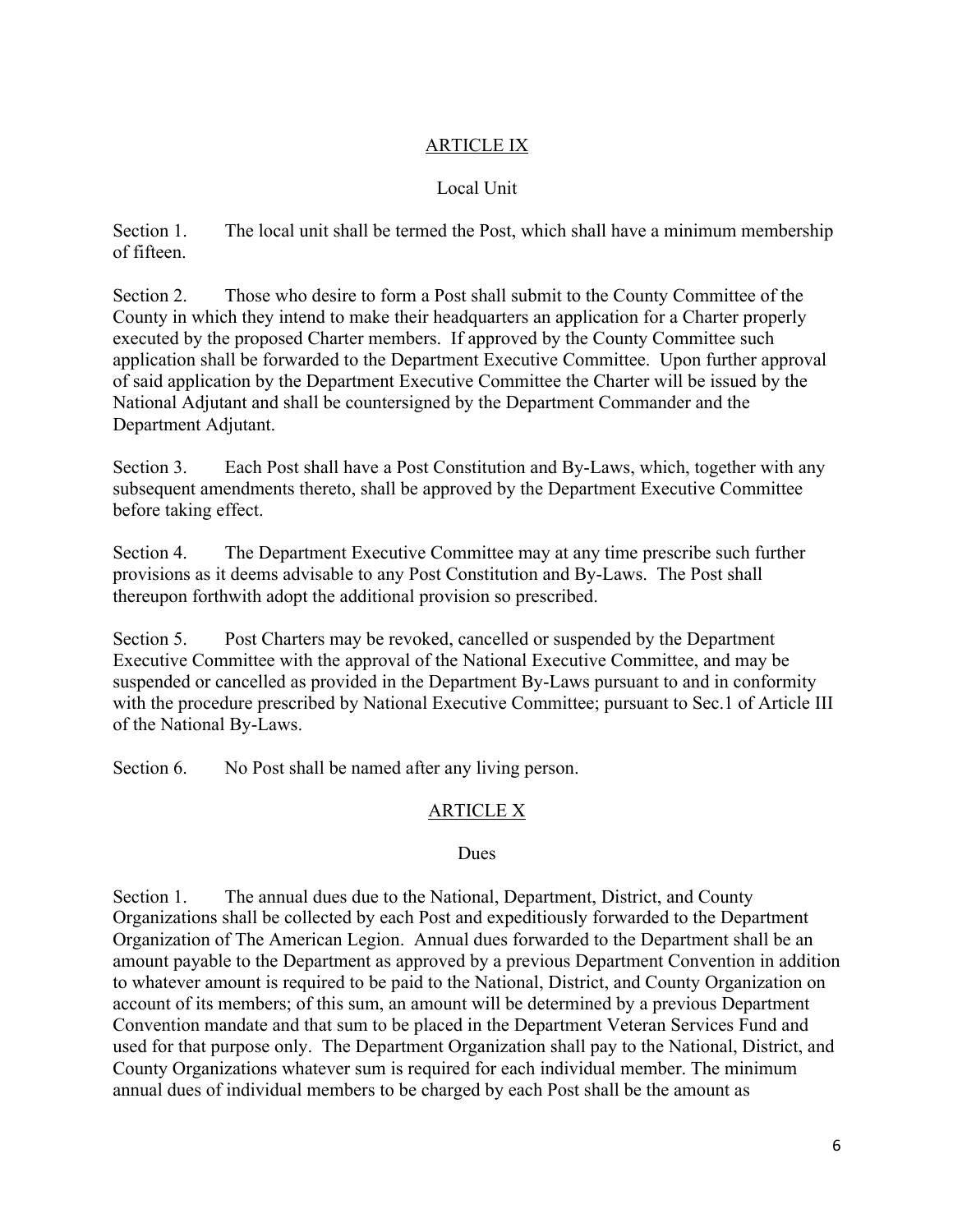hereinabove required by the National and Department Organizations, and in addition thereto, any amount charged as dues by an intermediate body between the Post and the Department of New York. The Department Organization shall expeditiously forward to the District and County Organizations whatever sum is required for each individual member transmitted by their respective intermediate organization.

Section 2. All annual dues shall be payable in advance on August  $20<sup>th</sup>$  of each year for the succeeding calendar year and in any event, shall be due by January  $1<sup>st</sup>$  of each year.

Section 3. Nothing contained herein shall prevent a District Organization from collecting sums due to it by reason of membership from the County Organizations of which it is composed, in which case the Department Organization shall not be responsible for such sums.

# ARTICLE XI

## Change of Residence

Section 1. Any member in good standing in a Post in the Department, moving from one's Post to any other Post shall be entitled to a verification from their previous Post stating their membership therein and duration thereof, and the date to which their dues are paid.

# ARTICLE XII

## American Legion Auxiliary

Section 1. The American Legion, Department of New York recognizes an auxiliary organization known as "The American Legion Auxiliary, Department of New York."

Section 2. Membership in The American Legion Auxiliary shall be limited to the grandmothers, mothers, sisters, spouses, and direct and adopted female descendants of members of The American Legion, and to the grandmothers, mothers, sisters, spouses, and direct and adopted female descendants of all men and women who were in the Armed Forces of The United States during any of the following periods: April 6, 1917 to November 11, 1918; and any time after December 7, 1941; or who, being citizens of The United States at the time of their entry therein, served on active duty in the Armed Forces of any of the governments associated with The United States during any of said periods, and died in the line of duty or after honorable discharge; and to those women who of their own right and eligible for membership in The American Legion.

Section 3. The American Legion Auxiliary shall be governed in this Department of The American Legion by such rules and regulations as may be prescribed by the National Executive Committee of The American Legion and thereafter approved by this Department of The American Legion.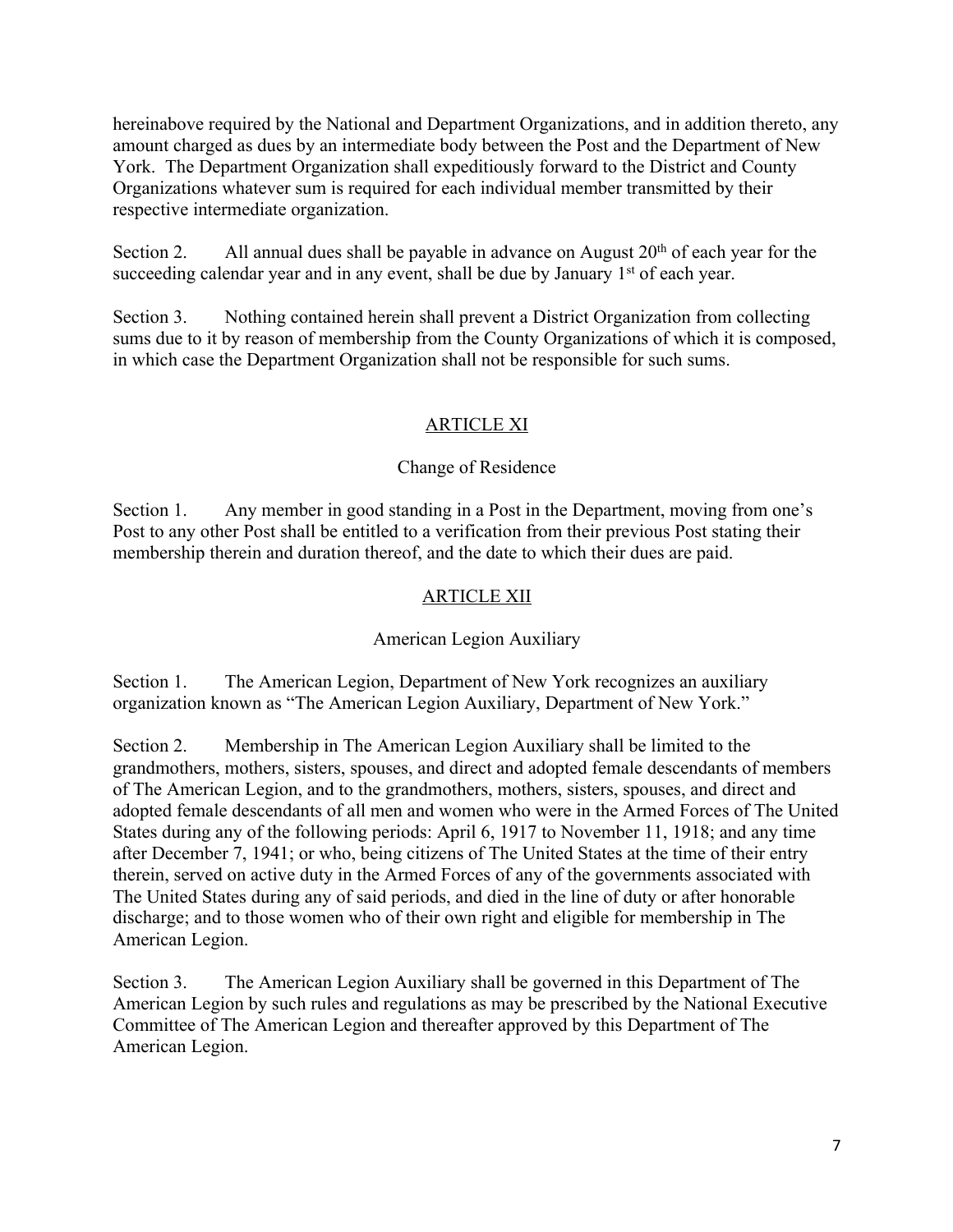## ARTICLE XIII

#### Amendments

Section 1. This Constitution may be amended at any Department Convention by a vote of two-thirds of the total authorized representation thereat provided that the proposed amendment shall have been submitted through the Department Adjutant to the several County Committees and Posts by mailing**,** emailing, or electronic media at least thirty days prior to the convening of the next Department Convention; and provided further it may be amended by unanimous vote at any Convention without notice.

Section 2. It shall also be amended from time to time by the Department Executive Committee whenever and in so far necessary to conform changes hereafter made in the National Constitution.

# BY-LAWS Of THE AMERICAN LEGION DEPARTMENT OF NEW YORK

# ARTICLE I

#### Duties of Officers

Section 1. Department Commander: The Department Commander shall be the executive head of The American Legion with full power to enforce the provisions of the Department Constitution, Department By-Laws, and the will of the Department Convention. The Department Commander shall be the Chair of the Department Convention and the Department Executive Committee. The Department Commander shall appoint all necessary Committees, subject to the ratification of the Department Executive Committee and shall preform such other duties as are usually incident to the office.

Section 2. Department Vice Commanders: The Department Vice Commanders shall act as representatives of the Department Commander on all matters referred to them, and shall, on The Department Commander's request, preside over the meetings of the Department Convention or Department Executive Committee, and preform such other duties as are usually incident to the office.

Section 3. Department Adjutant: The Department Adjutant shall give notice of all Department Conventions and of all meetings of the Department Executive Committee, shall conduct the correspondence and keep the records of the Department Organization, including lists of names, serial numbers and addresses of all Posts in the Department of New York, and lists of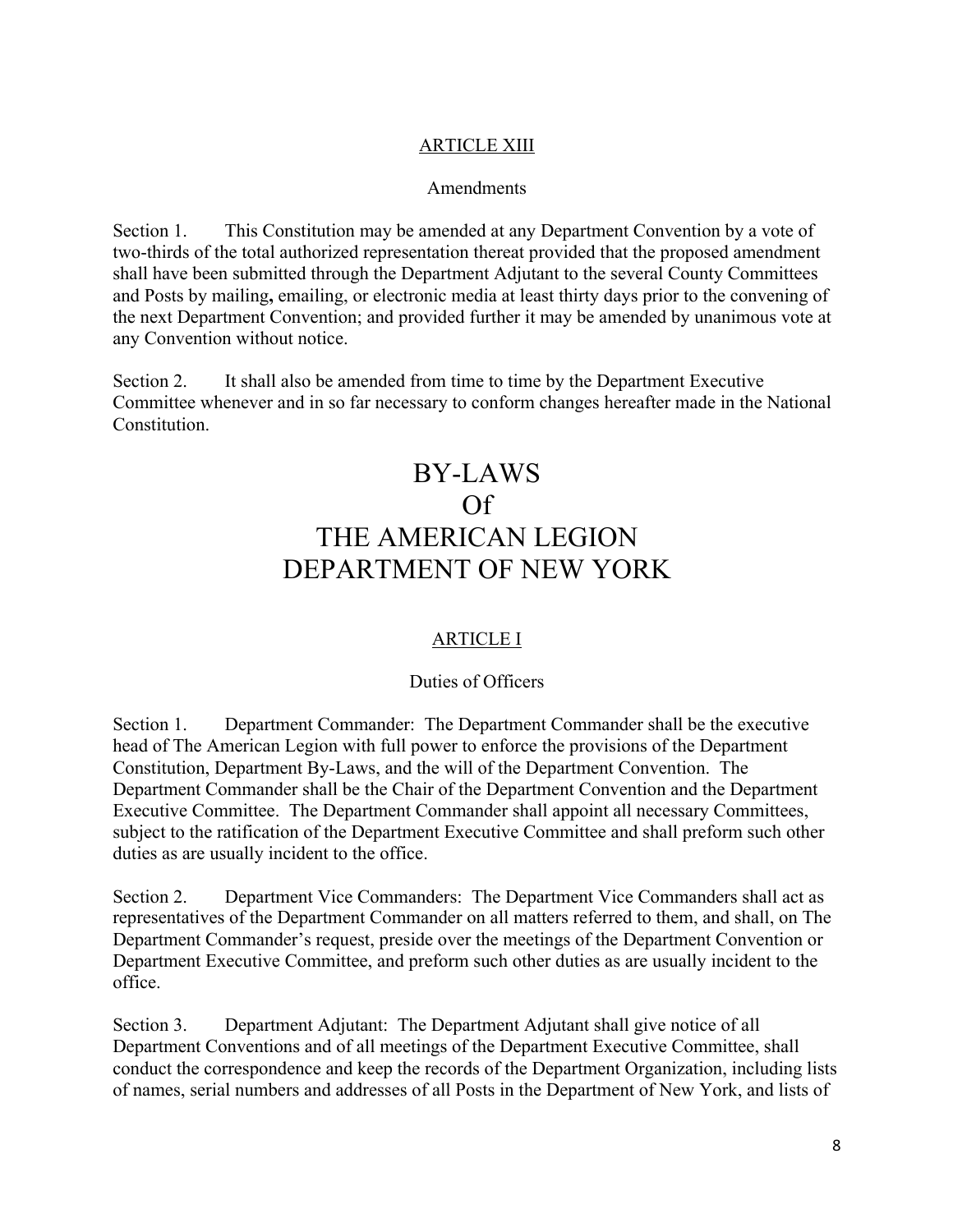members officers and Committee members of their election and subject to the direction and control of the Department Executive Committee and the Department Commander shall have general charge of and supervision over Department Headquarters and all paid personnel of the Department, and shall preform such other duties as are usually incident to the office and shall also be authorized in the event of the death or resignation of the Department Commander to summon the Department Executive Committee for the election of a successor.

Section 4. Department Treasurer: The Department Treasurer shall be the custodian of the funds of the Department Organization and shall make reports upon the conditions of the Department treasury when called for by the Department Commander. The Department Treasurer shall disburse the funds of the Department Organization as directed by the Department Executive Committee. All checks are to be signed by the Department Treasurer and countersigned by the Chair of the Department Finance Committee, and in the event of the death or inability of either of these officers, by the Department Commander or the Department Adjutant. All payments for materials, salaries, expenses, and other payments are to be made by check only. A petty cash fund in the amount of \$500.00 is to be maintained for incidental minor expenditures of Department Headquarters and all withdrawals from this fund are to be accounted for by the Department Adjutant. The Annual Report of the Department Treasurer shall be a factual report of the existing condition of the Treasury. It shall be sufficiently detailed to show to whom disbursements were made and the purpose for the expenditures. This report shall be submitted for printing in the Annual Department Convention Proceedings and a copy of the report shall be kept on file in the Department Headquarters. The report shall be signed and certified by the Department Treasurer. The Department Treasurer shall be bonded as provided in Article V, Section 7 of the Constitution and shall preform such additional duties as may be prescribed by the Department Executive Committee.

Section 5. Department Judge Advocate: The Department Judge Advocate Shall advise the Department Officers and the Department Executive Committee on all legal matters including the construction and interpretation of the Department Constitution and By-Laws and shall preform such other duties as are usually incident to the office. The Judge Advocate's rulings to District, County and Post inquiries formally and officially made shall be binding until and unless overruled by the Department Executive Committee.

Section 6. Department Chaplain: The Department Chaplain shall preform such Divine and nonsectarian services as may be necessary, adhering to such ceremonial rituals as may be recommender by National and Department Headquarters from time-to-time.

Section 7. Department Historian: The Department Historian shall collect, from year-to-year, all records and data of value and interest for the Department Headquarters of The American Legion and shall compile during their term of office a complete history of the year's activities. The National Historian shall also assist Post Historians and County Historians so as to coordinate and unify the work of these officials and shall have such other duties as the Department Executive Committee shall prescribe.

# ARTICLE II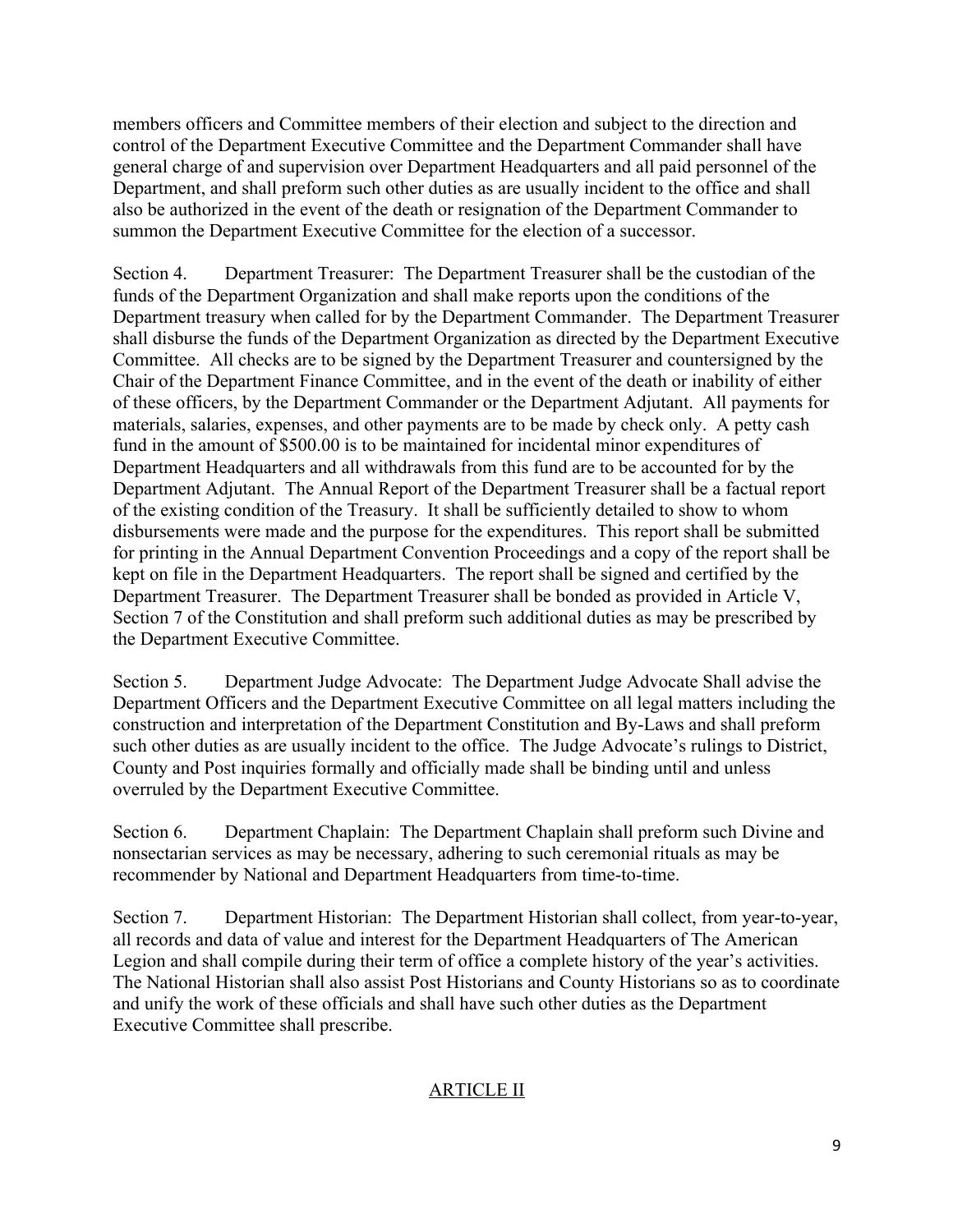#### Department Executive Committee

Section 1. Subject to the provisions of the Department Constitution, the Department Executive Committee shall fill any vacancy in the membership of the Committee for the remainder of the unexpired term.

Section 2. The Department Executive Committee shall meet at regular periods or upon reasonable notice at the call of the Department Commander. The Department shall call a meeting of the Department Executive Committee upon the written request of ten or more members of the Executive Committee whether they be voting or non-voting members. Meetings so requested by Members of the Executive Committee must be scheduled within ten days of filing the request with the Commander.

Section 3. In the event that a District Commander of the Department Executive Committee is unable to attend a meeting of that Committee, the District Vice Commander shall serve.

## ARTICLE III

#### Department Standing Committees

Section 1. There shall be the following Department Standing Committees: Americanism, Back to God, Baseball, Blood Donor, Bowling, Children & Youth, Constitution & By-Laws, Contest Advisory & Awards, Convention, Education & Scholarship, Employment, Energy & Conservation, Finance, Foreign Relations, Golf, Homeland Security & Civil Preparedness, Junior Shooters Sports, Law & Order, Legionnaire of The Year, Legislative, Membership, MIA/POW, National Security, Oratorical, Protocol Consultant, Public Relations, Scouting, Sons of The American Legion, Special Projects, Veteran Cemetery, Veteran Services, and such other Standing or special Committees as determined by the Department Executive Committee. Each Standing Committee, with the exception of the Finance Committee, will consist of a Chair, Vice Chair, and one member from each of the ten Districts. All committee appointments, except Finance Committee, shall be made by the Department Commander for a term of one year and approved by the Department Executive Committee. Each Committee shall preform such duties and exercise such power as may be directed by the Department Commander or the Department Executive Committee. Additionally, it shall be the duty of the Finance Committee to examine and audit the Treasurer's accounts at the end of each fiscal year and such at such other times as may be directed by the Department Commander or the Department Executive Committee. All Committees shall submit written reports of their activities and programs to the Department Headquarters Office.

Section 2. All such Standing Committees shall keep regular minutes of their transactions and cause them to be recorded in a book kept for that purpose and shall report the same to the Department Executive Committee when called for.

Section 3. Notwithstanding the provisions of Section 1 of this Article, the Department Executive Committee when called for: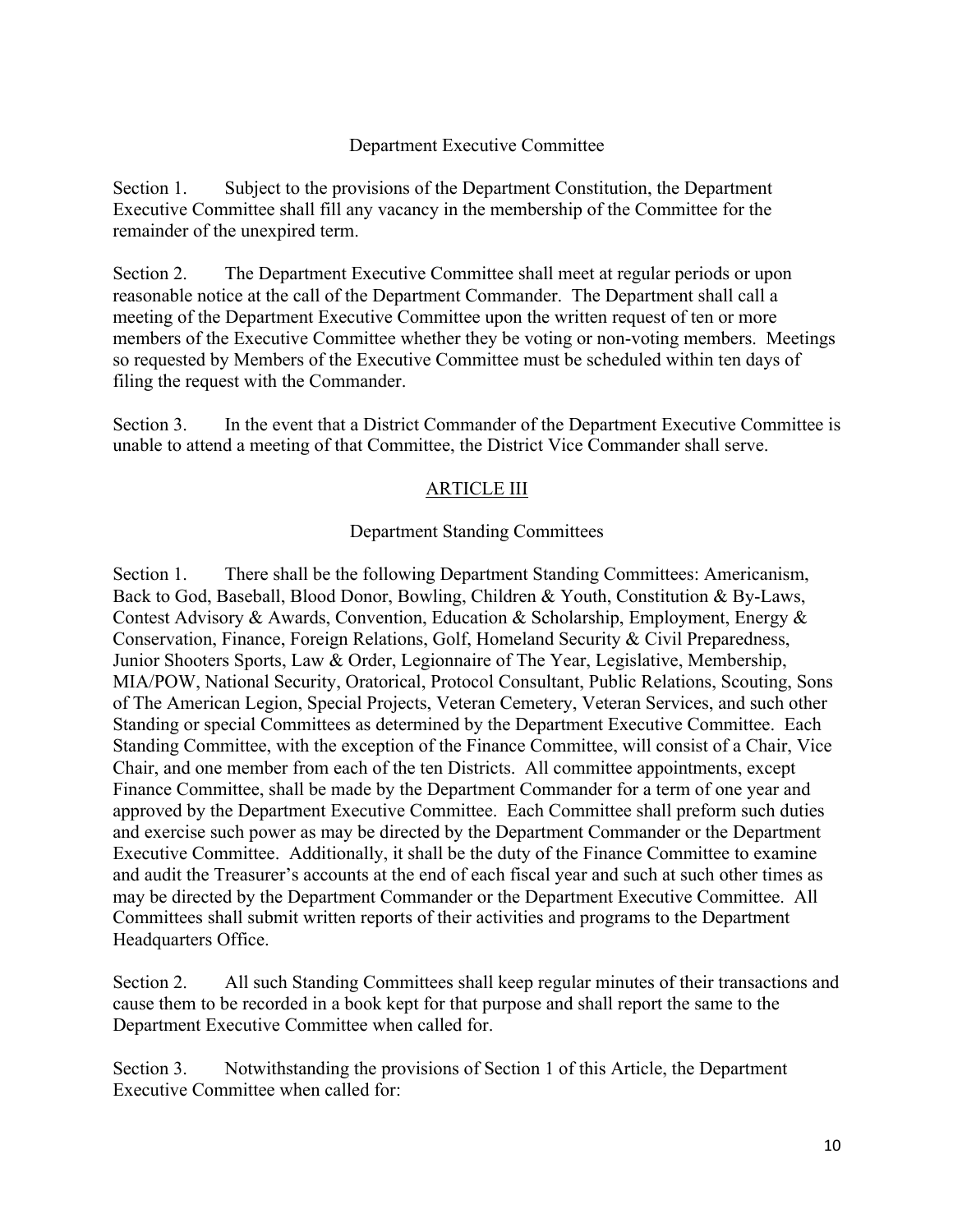- A. Shall appoint a Finance Committee of 11 members consisting of one representative from each District and a Chair to be nominated annually by the incoming Commander and approved by the Department Executive Committee. 50% of the District representatives shall serve two years, and the other 50% one year.
- B. In addition to the Finance Committee, the Department Executive Committee shall appoint an Investment Committee consisting of three members, one-third to hold office for one year, one-third for two years, and one-third for three years.

## ARTICLE IV

## Department Convention

Section 1. The annual meeting of The American Legion, Department of New York shall be a Convention called pursuant to the provisions of the Department Constitution.

Section 2. County Organizations shall be notified by the Department Adjutant thirty days in advance of the time and place of such Department Convention. Each County Adjutant shall, in turn, notify the Posts within their County within ten days after the receipt of such notice from the Department Adjutant.

Section 3. Alternates shall have the privilege of voting on the floor of the Convention only in the event of the absence or disability of the regular delegates, but they shall have all other privileges, including the right of serving on Committees.

## ARTICLE V

## Representation National Organization

Section 1. The Department Organization shall be represented on the National Executive Committee of The American Legion by one member and one alternate to be elected at the Annual Department Convention and to hold office for two years from the time of the Annual National Convention immediately following their election or until their successors are chosen.

Section 2. The Department Organization shall be represented at National Convention of The American Legion by five delegates-at-large and five alternates-at-large and one additional delegate and one additional alternate for each one thousand memberships paid up to the National Treasurer thirty days prior to the date of the National Convention all of whom shall be elected at the Annual Department Convention.

## ARTICLE VI

## Membership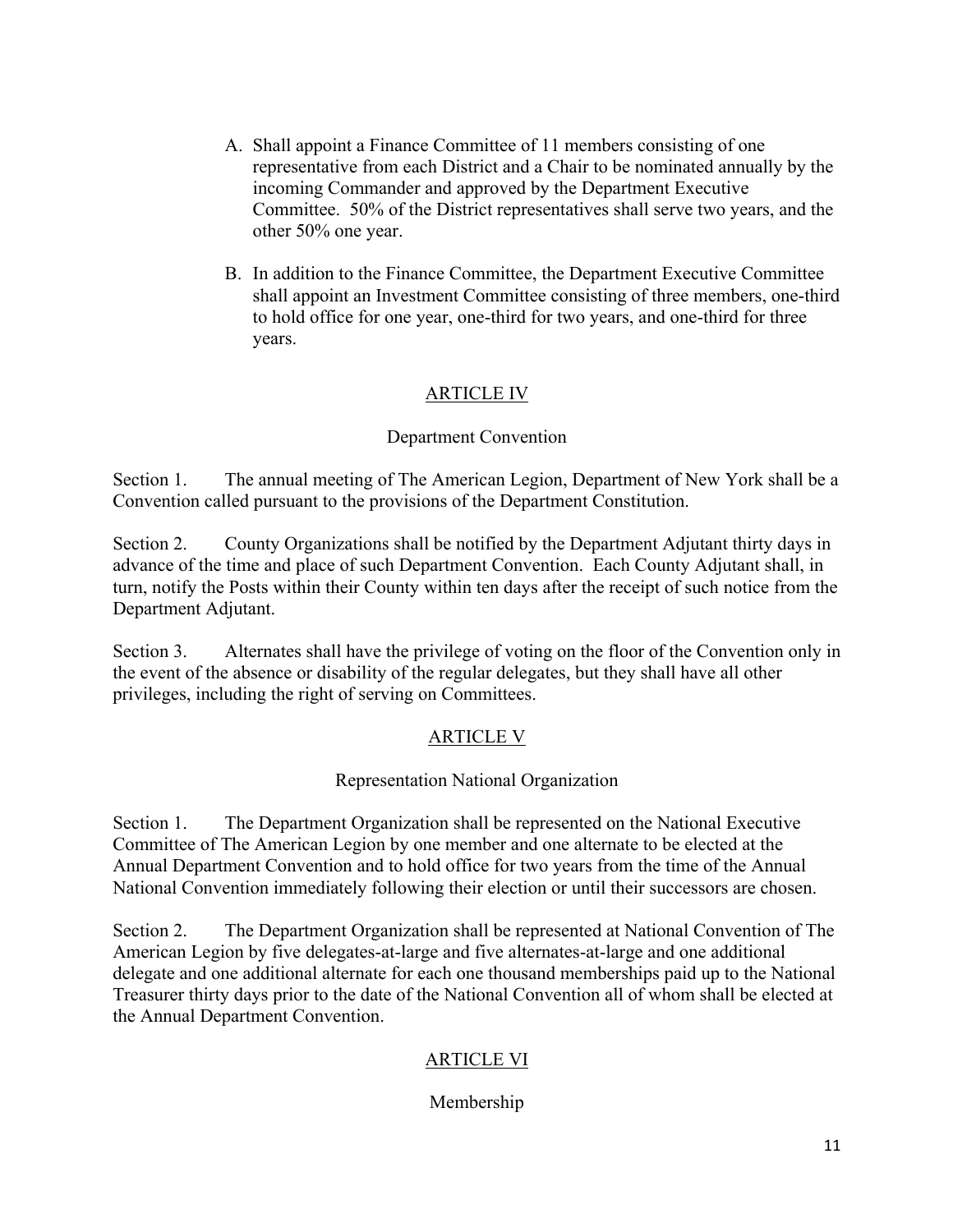Section 1. Membership in The American Legion, Department of New York shall be acquired only by affiliation with a Post within its jurisdiction.

Section 2. The Membership of the Department shall be organized into Posts as prescribed in the Department Constitution.

Section 3. Only people eligible for membership in The American Legion shall be members of this Department or any Post within its jurisdiction.

Section 4. Each applicant for membership must enroll in The American Legion and pay their dues to the Post in this Department to which they applied before becoming a member in The American Legion, Department of New York or in any Post of This Department.

## ARTICLE VII

#### Posts

Section 1. Each Post shall be the judge of its own membership, subject to the restrictions of the National and Department of New York Constitution and By-Laws, respectively, and may restrict its membership as it desires, subject to the approval of the County Committee of the County in which it is located, except that no person who is a member of an organization which has for its aim the overthrow of the United States Government by force or violence, or who subscribes to the principles of any group opposed to our form of government, shall be eligible to become a member of The American Legion.

Section 2. Each Post shall have headquarters with a Post Office address to which all notices and documents may be sent. It shall be the duty of the Post at time of application for a charter or at any time of changing its headquarters to notify its County Organization of such address and all notices and documents shall be held to have been duly sent to or served upon such Post when mailed to it at the address so furnished, any notice or document shall be held to have been duly served upon a Post if the same is mailed to it at the address of its Commander or Adjutant or other members signing the application for charter.

Section 3. Each Post shall have a Constitution and By-Laws to govern its affairs and shall have officers to be known as Commander, three Vice Commanders, an Adjutant, a Treasurer, and an Executive Committee. The Treasurer shall be bonded. The Post shall subscribe to the Constitution, By-Laws, and Regulations of its County Organization and of this Organization and shall not incur any obligation in the name of any other Post, subdivision, organization, branch, committee, or group of members of The American Legion.

Section 4. Posts shall submit copies of their Constitution and By-Laws and all amendments thereto through their respective County Organization for approval of the Department Organization.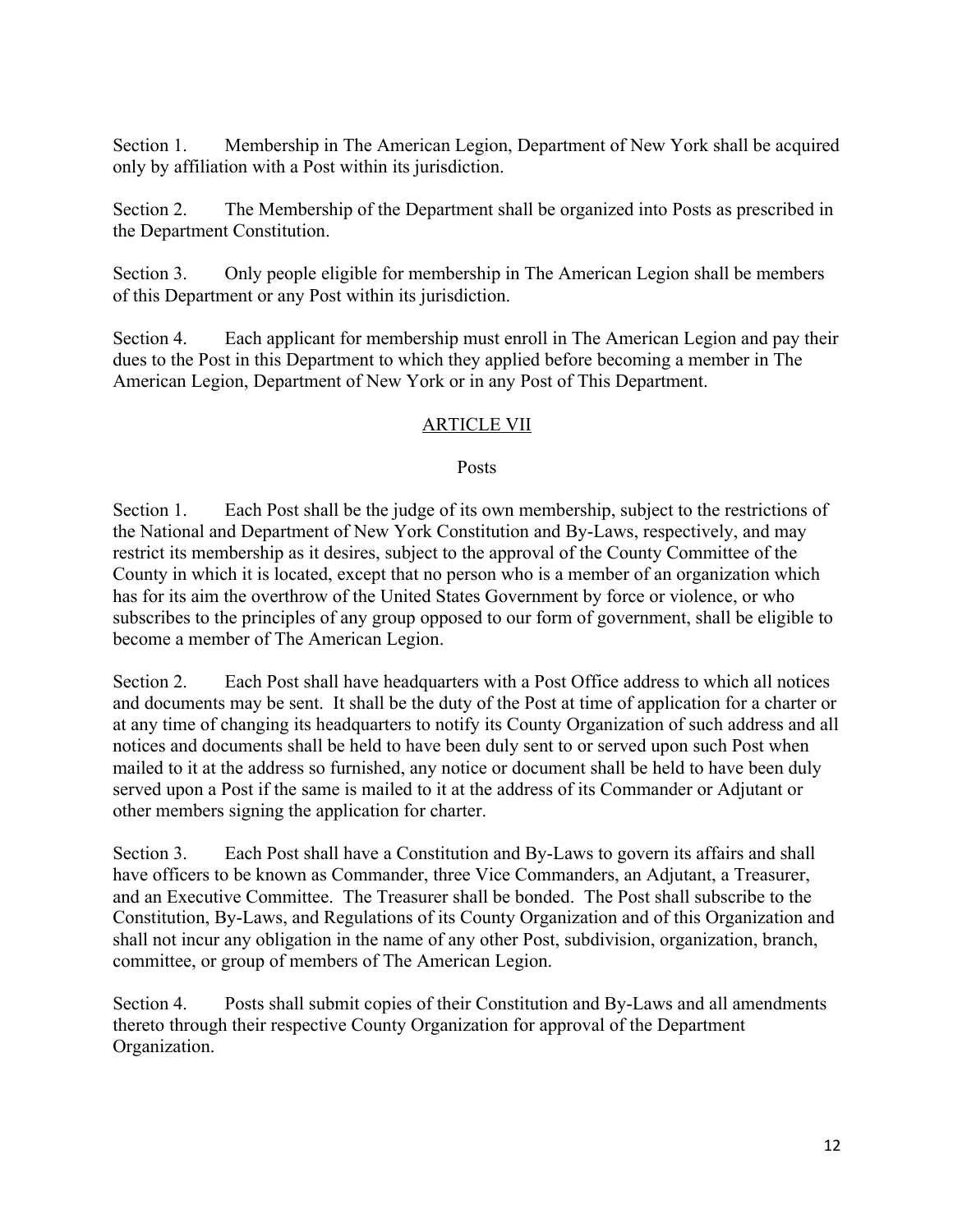Section 5. All monies received in any manner for welfare purposes of any nature by a Post or County Organization shall be deposited in a duly authorized banking institution and none of such monies shall be withdrawn except for welfare purposes and upon draft signed by the Treasurer of the Post or County Organization and at least one other member thereof duly elected for that purpose.

Section 6. No Post shall solicit another Post or County Organization for purposes of financial aid or relief. Violation of this section shall be grounds for revocation or suspension of its Charter.

Section 7. All Posts shall elect and install their officers for the current year of The American Legion no later than the month of June preceding the official start of that year.

# ARTICLE VIII

## County Organization

Section 1. The County Organization shall be that prescribed in the Department Constitution.

Section 2. Upon organization each Post shall elect its member or members of the County Committee and thereafter as its membership increases shall elect such additional member or members of the County Committee as it is entitled to under the Department Constitution and shall certify to the County Committee over the signature of its Commander and Adjutant the number of its individual paid in members entitling it to such additional representation.

Section 3. The County Organization shall pass upon each application for the charter of a Post in its County and upon the proposed Constitution and By-Laws of each such Post. It shall adopt a Constitution and By-Laws for its own government. In addition to the officers provided for a County Organization by the Department Constitution, each County Organization shall have an Executive Committee comprised of as many members as may be deemed desirable, including said officers, which shall have power to act in the interim between meetings of the County **Committee** 

Section 4. It shall be the duty of the County Organization to see that Posts are properly organized and conducted in each city, town, and village in its County.

Section 5. Where appropriate, each County Organization shall provide the same committee structure as outlined for the Department of New York as provided in Article III, Section 1 of the By-Laws of the Department of New York.

Section 6. The County Treasurer shall give a surety bond, approved by the County Executive Committee, to cover double the average amount of money handled in a single year.

Section 7. All payments to be made to the County Organization shall be made to the County Treasurer.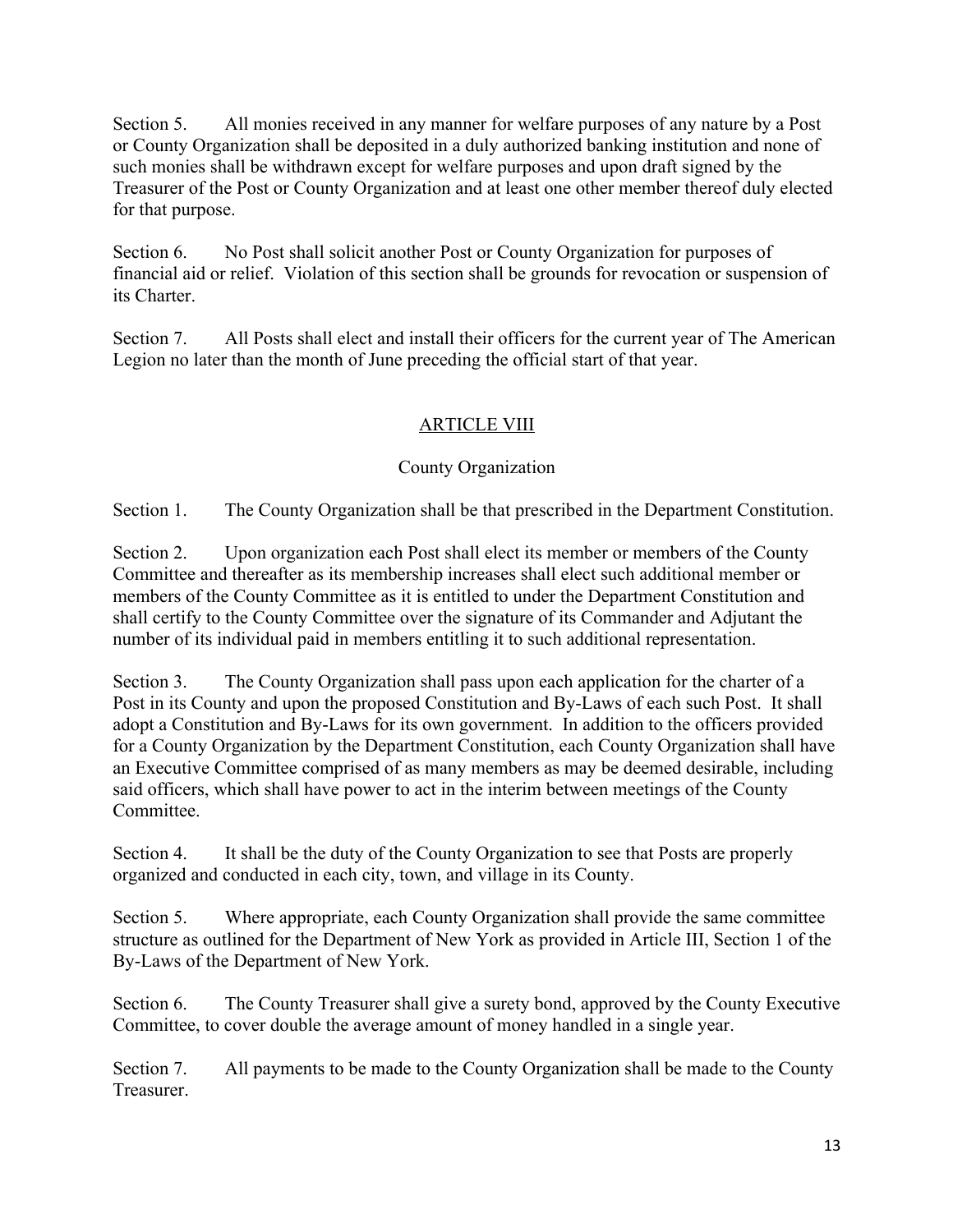Section 8. Each County Organization may pay from the funds in its hands all necessary and actual travel fares for its delegates to all Annual Department Conventions as well as the necessary actual lodging expenses of such delegates while in actual attendance at such Conventions; the method of payment to be prescribed by each County Organization.

Section 9. No County Committee shall solicit for any purposes from any other County Committee nor from any Post outside its own County.

# ARTICLE IX

## District Organization

Section 1. The District Organization shall be that prescribed in the Department Constitution.

Section 2. In addition to the duties Prescribed by the Department Constitution, the District Commander shall preside at all District Caucuses, Conventions and other District meetings in their District, shall maintain liaison between the Department and the County Organizations in their District as may from time-to-time be required by the Department Commander or the Department Executive Committee and, when called upon, shall report to the Department Commander and the Department Executive Committee as to the condition of the District and County Organizations and Posts located therein.

Section 3. Where appropriate each District Organization shall provide the same committee structure as outlined for the Department of New York as provided in Article III, Section 1 of the By-Laws of the Department of New York.

Section 4. Subject to the provisions of the Department Constitution, the District Vice Commander shall in the event of the death, disability, resignation or absence of the District Commander, preside at District meetings, Conventions, Caucuses and assume all the duties of that office and also perform such other duties from time-to-time as may be prescribed by the District Commander or the Department Executive Committee.

# ARTICLE X

Discipline of Posts: Revocation, Cancellation, and Suspension of Charters

Section 1. The Department Executive Committee may suspend, cancel, or revoke a Post Charter. The action taken by the Department Executive Committee shall be final and conclusive unless an appeal is taken to the National Executive Committee within thirty days from the date of said suspension, cancellation, or revocation. The action taken by the National Executive Committee, upon appeal, shall be final.

Section 2. Any Post failing to meet the obligations imposed upon it by the Constitution and By-Laws, or ceasing to function for six months as an American Legion Post, or voluntarily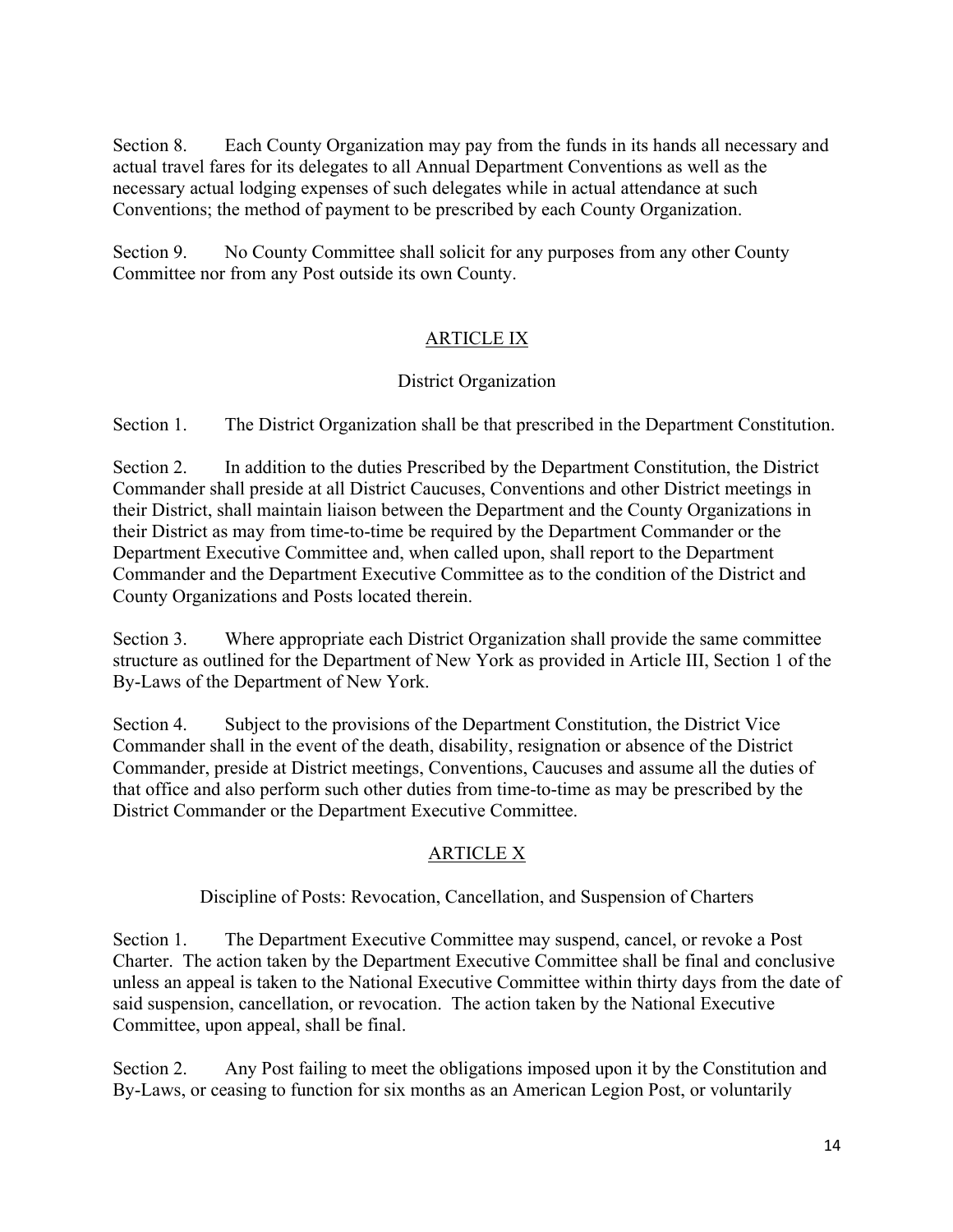ceasing to function as a Post, or merging with one or more other Posts, or refusing to pay the Department and National per capita dues, or under such other conditions as might make such action necessary, shall, upon order of the Department Executive Committee, surrender its Charter for cancellation. Upon failure to surrender such Charter, immediate steps may be taken for its revocation, suspension, or cancelation.

Section 3. Upon revocation, cancellation, or suspension of the Charter of the Post of The American Legion, said Post shall immediately cease operations, and upon revocation or cancellation shall turn over its Charter to its Department Commander or Department Executive Committee who are authorized, empowered, and directed by and through its duly authorized agent to take possession, custody, and control of all the records, property, and assets of said Post; provided, however, that nothing herein shall be construed as requiring any Department to take over or assume any financial responsibility as to such property. Said Department Executive Committee may provide for the transfer of the members in said Post to other Posts of their choice, subject to the approval of such other Post.

Section 4. In taking action pursuant to this Article, the Posts, Bodies, and Officers of the Department shall be governed by the uniform code defining the procedure to be followed in the revocation, cancellation, or suspension of Post Charters and, providing for a method of appeal; said code having been adopted by the National Committee pursuant to Section 4 of ARTICLE III of the National By-Laws as the same may be from time-to-time amended pursuant to the authority of said section.

# ARTICLE XI

## Discipline of Post Members

Section 1. A Post may suspend or expel a Post member from the American Legion only after providing the member due process and a proper showing of cause. Charges shall be based upon disloyalty, neglect of duty, dishonesty, or other conduct unbecoming a member of The American Legion. All charges must be made under oath, in writing, by the accusers. No member in good standing shall lose their membership until given a fair trial in such manner and form as the Department By-Laws and Department Executive Committee shall prescribe. This section shall govern procedure whenever charges are brought against any person at any time appearing upon the rolls of a Post as a member upon the grounds of their ineligibility to membership either in the Post or in The American Legion.

Section 2. Any Member who had been suspended or expelled has the right of appeal to the Department Executive Committee in the manner prescribed by the said Committee. The decision of the Department shall be final.

Section 3. A member whose dues for the current year have not been paid by January  $1<sup>st</sup>$  shall be classed as delinquent. If dues are paid on or before February 1<sup>st</sup> the member shall be automatically reinstated. If the member is still delinquent after February  $1<sup>st</sup>$  the member shall be suspended from all privileges. If the member is still under such suspension on June 1<sup>st</sup> of such year their membership in The American Legion shall be forfeited. A Member so suspended or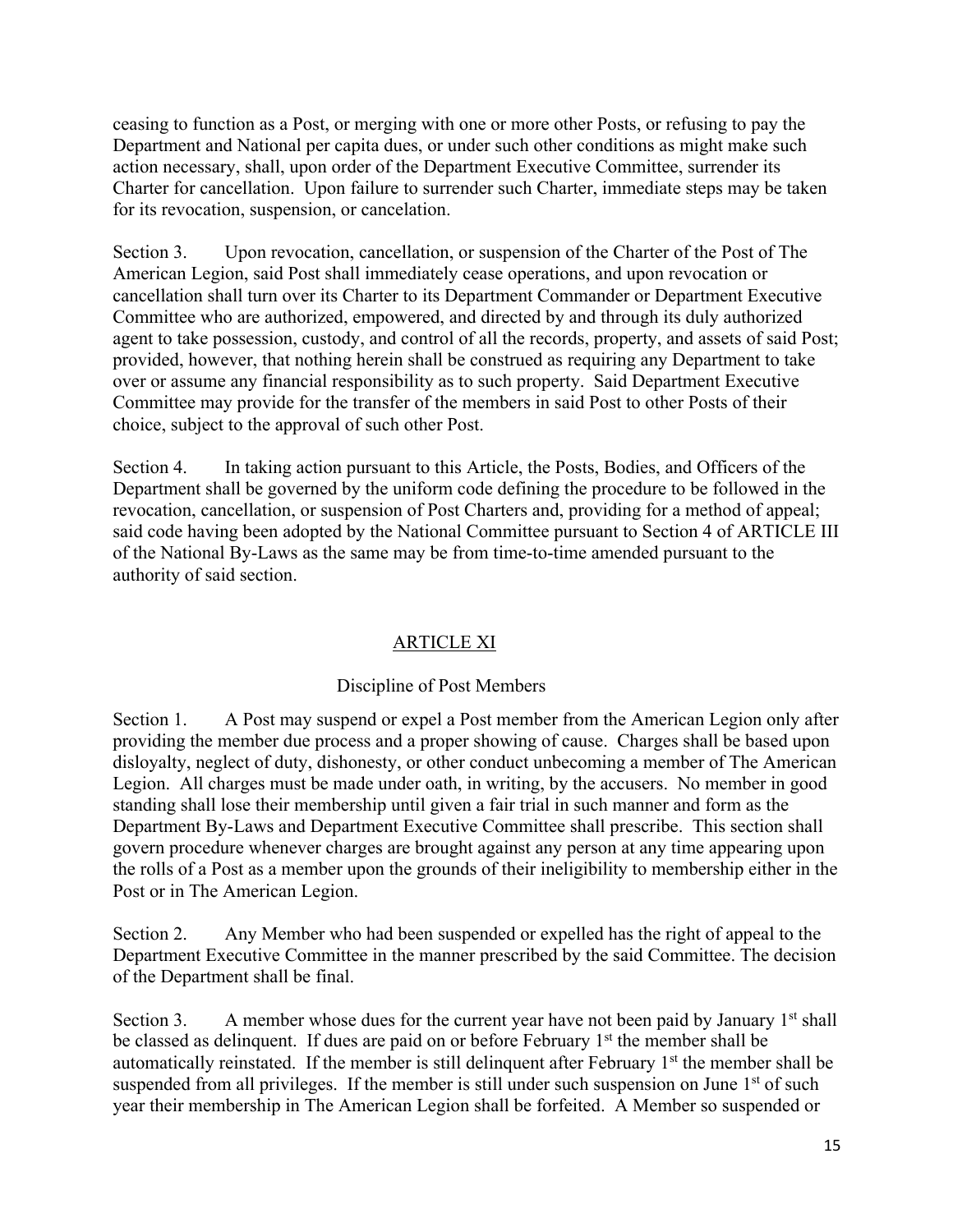whose membership has been so forfeited may be reinstated to active membership in good standing by vote of the Post and payment of current dues for the year in which the reinstatement occurs; however, that the Posts, Departments, and the National Organization may waive the provisions hereof, upon payment of dues for the year in which reinstatement occurs, with references to former members who have been prevented from the payment of dues by reason of active military service.

# ARTICLE XII

Limitation of Jurisdiction of Post Members, Posts, Counties, Districts, and Department

Section 1. No Individual Legionnaire, unless specially, previously authorized by the proper body, shall have the right to speak in the name of The American Legion, Department of New York, or any Post of The American Legion. Their individual action is full and unhampered, being that of an American citizen, but they shall not present such action to be that of any Legion Organization.

Section 2. All matters of state, national, or international scope that appeal to Legionnaires, Posts or Departments may be treated, discussed, and acted upon by any unit of The American Legion, provided however, that such action shall be submitted for approval through the prescribed channels of The American Legion to the body having jurisdiction thereof.

Section 3. A Post or County Organization may discuss the action taken by the Department or National Organization and adopt a resolution protesting against any action taken by the Department or National Organization and request, through channels, that such action be reversed.

Section 4. The principles set forth in this Article shall be observed by all Legionnaires, all Posts, all District and County Organizations, and by this Department. A violation of any of the provisions of this Article by a Legionnaire, Post, County or District Organization shall be sufficient cause for investigation and disciplinary action by the Department Executive Committee, and in case of a Legionnaire, by their Post of membership.

# ARTICLE XIII

## Monies and Collections

Section 1. All Department, District, County, and Post officials who handle American Legion monies shall be properly bonded with a good and solvent bonding and surety company, as surety to cover double the average amount of money handled in a single year. In case of delinquencies of the payment of monies due Department Headquarters, action shall be taken at once by the proper officials to bring about a speedy and complete settlement.

The bonds provided by Department and District officials shall be approved by the Department Executive Committee and those provided by County and Post officials shall be approved respectively by the County and Post Executive Committees.